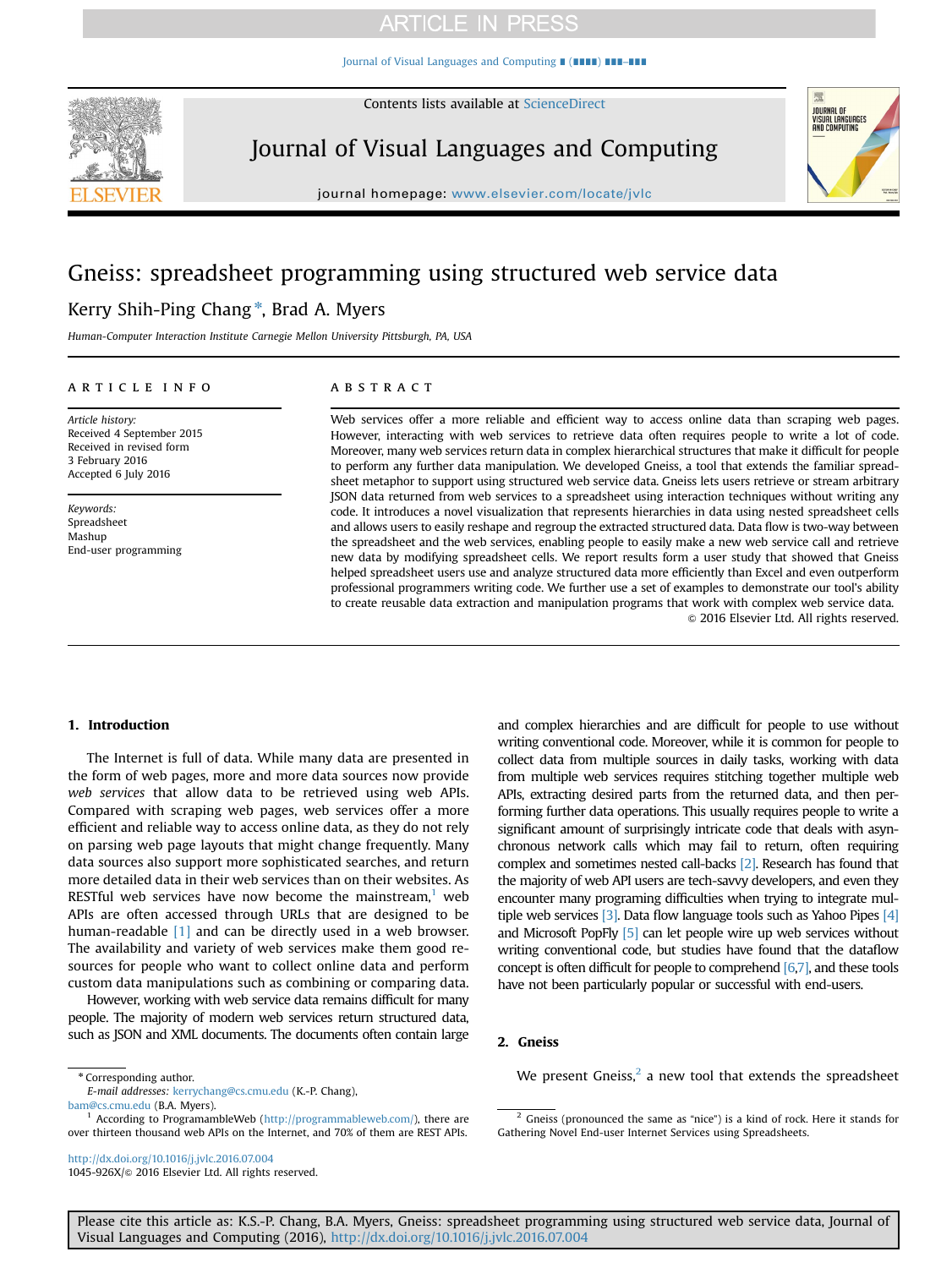<span id="page-1-0"></span>model to work with structured web service data. We chose to leverage the spreadsheet metaphor because it is popular with end-user programmers and familiar to many people [\[8\]](#page-9-0). Spreadsheet tools provide many functions for data manipulation and are commonly used to work with data. What current spreadsheet tools do not support well are interacting with web services and handling structured data. While some spreadsheet tools support getting web service data using functions [\[9,10\]](#page-9-0) or built-in dialog boxes [\[11\],](#page-9-0) they require people to write non-spreadsheet code to program the function or extract desired fields from the return data. They also do not support structured data and can only store a flattened string in a spreadsheet cell.

This paper is expanded from a previous publication [\[12\]](#page-9-0), updated with a description of the new user interface for Gneiss and more details about the implementation. We have previously published four papers on Gneiss [12–[15\].](#page-9-0) In summary, the previous papers have described:

- Interaction techniques and spreadsheet languages to construct two-way data flow between arbitrary REST web services and a spreadsheet without writing code [\[12\].](#page-9-0)
- Interaction techniques to stream data in spreadsheets and manipulate the data using temporal information [\[13\].](#page-9-0)
- A new method to visualize structured data in spreadsheets using the relative hierarchical relationships among adjacent spreadsheet columns. This method allows users to use interaction techniques to dynamically visualize a hierarchical JSON object as nested spreadsheet cells, or reshape and regroup the object by any fields [\[14\].](#page-9-0)
- Results from a lab study that evaluated using hierarchical data in Gneiss and showed that Gneiss helped spreadsheet users complete data analysis tasks on average almost twice as fast as using Microsoft Excel, and even outperformed professional programmers writing JavaScript or Python code in most tasks [\[14\].](#page-9-0)
- Using the spreadsheet language to program interactive, datadriven web applications [\[15\]](#page-9-0). The work does not necessarily involve using web service data, and focuses on the ways to program user interface controls.

This paper presents a new contribution that is the architecture and implementation of Gneiss, which has not been included in our previous publications. Gneiss is implemented as a web application with a client-server architecture. The server handles all the web service calls and stores data streamed from web data sources. On the client side, Gneiss uses an internal data model to support sorting, filtering and visualizing hierarchical data in spreadsheets. The interactions between the client UI and the server are implemented using multiple constraint objects from the ConstraintJS library [\[2\].](#page-9-0) We describe this in detail in the System Architecture section below. Another contribution of the current paper is to summarize and make clear how all the parts of Gneiss fit together.

The rest of the paper is structured as follows: Section 3 is related work. After related work, we describe a usage scenario to give an overview of Gneiss in [Section 4,](#page-2-0) and present the Gneiss's user interface features in [Section 5](#page-3-0). [Section 6](#page-5-0) presents the system architecture. [Section 7](#page-7-0) describes some limitations of the current Gneiss system. We describe a lab study that evaluates using hierarchical data in Gneiss in [Section 8,](#page-7-0) and a series of examples in [Section 9](#page-8-0) to demonstrate its ability to create fast and reusable data extraction and manipulation programs. We conclude this paper in [Section 10](#page-9-0).

## 3. Related work

Prior systems have tried different approaches to help end-users

use web service data. d.mix  $[16]$  lets users copy web service calls from pre-annotated web pages to use in personal mashups. Marmite [\[17\]](#page-9-0) uses a data flow approach to let users create mashups and has several built-in web services with which users can interact using form widgets. DataPalette [\[18\]](#page-9-0) also uses built-in web services and focuses on helping users combine data from multiple sources. Commercial spreadsheet tools such as Microsoft Excel and Google Spreadsheet support functions or macros that access web services.

There are two unsolved issues in prior systems. First, many of these systems require a web service to be pre-programmed into the tool by a developer before it can be used by end-users through spreadsheet functions or widgets. This makes adding new web services to be used in the system almost impossible for end-users. End-users also cannot select which data to extract from the return documents because that is preselected by the developers when hardwiring the web service into the tool. In contrast, Gneiss introduces a flexible design that allows users to easily extract arbitrary fields returned by arbitrary REST JSON web services.

Second, prior end-user tools are very limited in terms of using structured hierarchical data such as JSON. For example, Excel's WEBSERVICE function lets people fetch data given an URL but can only return data as a flattened plaintext string, which is almost unreadable and unusable. The user needs to write additional query statements in languages such as XPath  $[19]$  to parse the document and extract desired data. Bakke et al.'s relational worksheet [\[20\]](#page-9-0) shows the one-to-many relationships in relational databases using nested spreadsheet cells, but does not support further manipulating the nested data. There are also systems that try to extract hierarchical information from an exiting spreadsheet using its formatting and content layout (e.g., [\[21,22\]](#page-9-0)). Different from those systems, Gneiss targets hierarchical documents instead of tabular documents (like spreadsheets and relational tables). Gneiss not only introduces a new way to show hierarchical data in spreadsheets but also extends spreadsheet languages, sorting and filtering to support manipulating and calculating data using its hierarchies.

Some prior tools focused on algorithms to extract data from regular web pages. Most of these tools use the structure of the web page and heuristics generated from the characteristics of the page. For example, Sifter [\[23\]](#page-9-0) extracts search items on a web page using the HTML structure and scrapes subsequent web pages by examining hyperlinks (such as "Next page") and URL parameters. Vispedia [\[24\]](#page-9-0) extracts Wikipedia infoboxes using the table structure and uses the hyperlinks in an infobox to retrieve related topics. There are also commercial web scrapers, such as Scraper [\[25\],](#page-9-0) a Chrome plugin for scraping similar items in web pages, and ScraperWiki [\[26\]](#page-9-0), a commercial product that specifically targets scraping Twitter and tabular data. Gneiss is different from these systems as it focuses on using data returned from web services. Currently, Gneiss also supports working with pre-downloaded structured (JSON) data. Therefore, Gneiss could be useful for manipulating structured data after it was scraped from web pages by these tools.

Some other tools focus on interaction techniques for extracting web page data. They also use the page structure to identify related items, and determine the data to be extracted based on the user's demonstration. Karma [\[27\]](#page-9-0) allows users to extract data from a web page by dragging the first item to a table and then the system populates the rest of the rows. It also allows the user to simultaneously edit multiple similar cells by example, such as to reformat all phone number cells at once. Gneiss makes different contributions as it handles structured web service data and supports two-way data flow between the source and the spreadsheet table. Vegemite [\[28\]](#page-9-0) lets users extract data by copying and pasting data from web pages to a table. It further records the user's activities in the browser such as entering, copying and pasting text, and pressing buttons, to generate step-by-step scripts to reuse in the future. Different from Vegemite,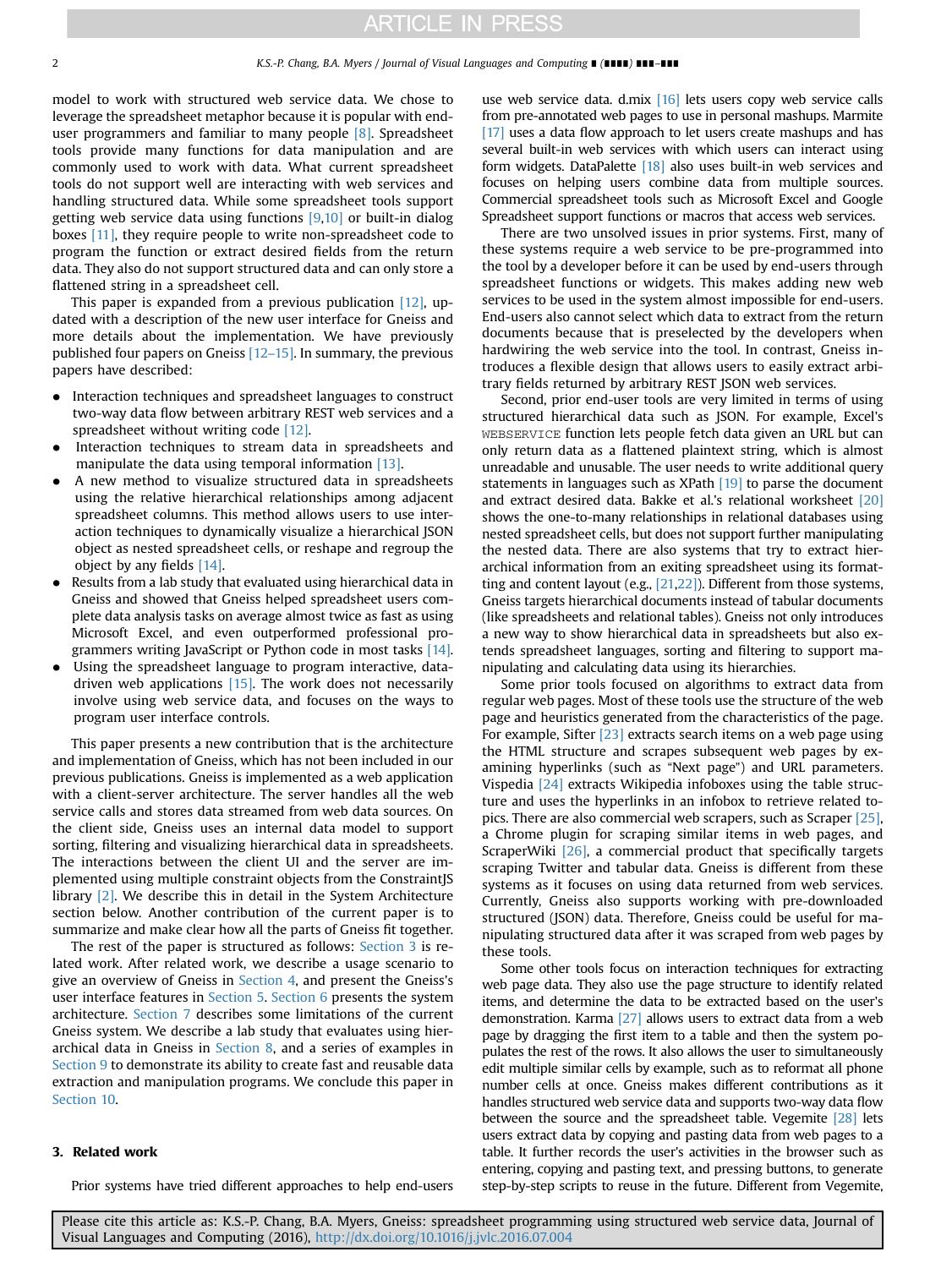### K.S.-P. Chang, B.A. Myers / Journal of Visual Languages and Computing ∎ (∎∎∎∎) ∎∎∎–∎∎∎ 3

<span id="page-2-0"></span>

Fig. 1. A screenshot of Gneiss showing the spreadsheet program created in the usage scenario [\(Section 3](#page-1-0)). At the left is a source panel that shows raw data returned from a web service. (1) is the URL textbox where the user enters a web API. Note that the value of the cell A1 has been used as the search term. (2) is the returned data. (3) is the spreadsheet interface where the user can store desired fields extracted from the raw web service data and do manipulation. (4) If the extracted data have structure, they are shown in nested tables. The final results, the driving time from Alice's school to the restaurant, are shown in column F. At the right (5) is a web interface builder where the user can create a web application by dragging-and-dropping UI elements from the sidebar. The user can click on any UI element in the web page and edit its properties through a table (6). The value of an attribute can come from data in the spreadsheet, such as at (6) where the value of the text label comes from cell B1.

Gneiss uses the spreadsheet metaphor instead of recording user scripts to support two-way data flow, and is able to generate parallelrunning data extraction programs instead of sequential scripts.

Some prior tools also use the spreadsheet metaphor to assist end-users in creating mashups, but they use very different approaches than Gneiss. For example, SpreadATOR [\[29\]](#page-9-0) allows users to annotate a web data source by constructing a data model that specifies possible fields to use later. From the spreadsheet the user can select a field of a data model to view using functions. Gneiss takes a different approach of letting users extract web service data by demonstrating desired fields directly from the returned data through drag-and-drop without the need for any predefined data models. Gneiss also supports two-way data flow between the spreadsheet and the web data source, whereas in SpreadATOR, data flow is only one-way from the data source to the spreadsheet. Baglietto et al. [\[30\]](#page-9-0) describe a framework that allows users to create mashups by linking multiple spreadsheets. Gneiss has a different focus, which is extending the spreadsheet metaphor to enable using and manipulating data from multiple web sources.

Another category of related work is research tools that extend the spreadsheet metaphor to support other kinds of end-user programming. For example, Forms/3  $[8]$  is a spreadsheet programming language that allows the user to define objects using custom forms that contain cells that store constants and formulas. Forms/3 supports structured cells that hold other cells and matrixes. Also using structured cells to assist programming, Jones et al. [\[31\]](#page-9-0) extends regular spreadsheet cells to store vectors. These tools do not deal with web data sources, which is the main focus of our work.

# 4. Usage scenario

Here we describe a scenario where Alice, a college student, is using Gneiss to create a spreadsheet program that uses a restaurant web service to look for the highest rated restaurants and then uses a direction web service to calculate the driving duration from her school to the restaurant. Fig. 1 is a screenshot of Gneiss showing the final resulting spreadsheet of this example. Gneiss has three panes. At the left is a source pane that displays raw data

returned from a web service. In the center is a spreadsheet editor where the user puts the extracted web service data and manipulates them. At the right is a web interface builder where the user can create a web application that uses the data in the spreadsheet (this right pane is more thoroughly described elsewhere [\[15\]](#page-9-0)).

To start finding restaurants, Alice enters Yelp's restaurant search API into the URL textbox (Fig. 1 at 1). The return data are shown below the textbox (Fig. 1 at 2). Alice wants the search term to be the value of cell A1 so she can initiate a new search by editing A1. To do so, she changes the value of the parameter "term" in the API (which represents the query term) to  $\{A1\}$  (Fig. 1 at 1). Now every time that A1 changes, a new restaurant search request is sent using A1's value as the query string, and the source panel updates to show the latest return data.

Alice does a few tests and makes sure this part works correctly by typing different search strings in A1. She then starts to extract the fields she wants. Alice first wants to use the name of each restaurant. She clicks on the "name" field of the first restaurant. The field gets highlighted with a blue background. She then drags the field and drops it on cell B1 in the spreadsheet. The tool automatically extracts the names of all restaurants and put them in column B, and a gray text appears next to column B's label to show the field name from where the data was extracted (Fig. 1 at 3). Alice then extracts the rating, address and reviews of each restaurant in the same way. The API returns multiple reviews for a restaurant. Alice selects the text\_excerpts of the reviews of the first restaurant and drops them on cell D1. The tool populates the rest of the cells in column D and shows the reviews in nested cells (Fig. 1 at 4) .

Alice only wants the top 3 rated restaurants. To get this, she clicks on the arrow button at the top of column C, the column that stores the ratings, to bring up a dialog box that lets her sort and filter the extracted data ([Fig. 2\)](#page-3-0). She sorts the column in descending order and filters to show only the first three items.

The last step is to use a direction web service to calculate the time from Alice's school to the restaurant. Alice opens a new tab in the source pane and enters Google's direction API in the URL bar, and she binds the value of parameter "origin" and "destination" of the API to the value of cell A2, which has the address of her school, and D1, the address of the first restaurant. The API returns the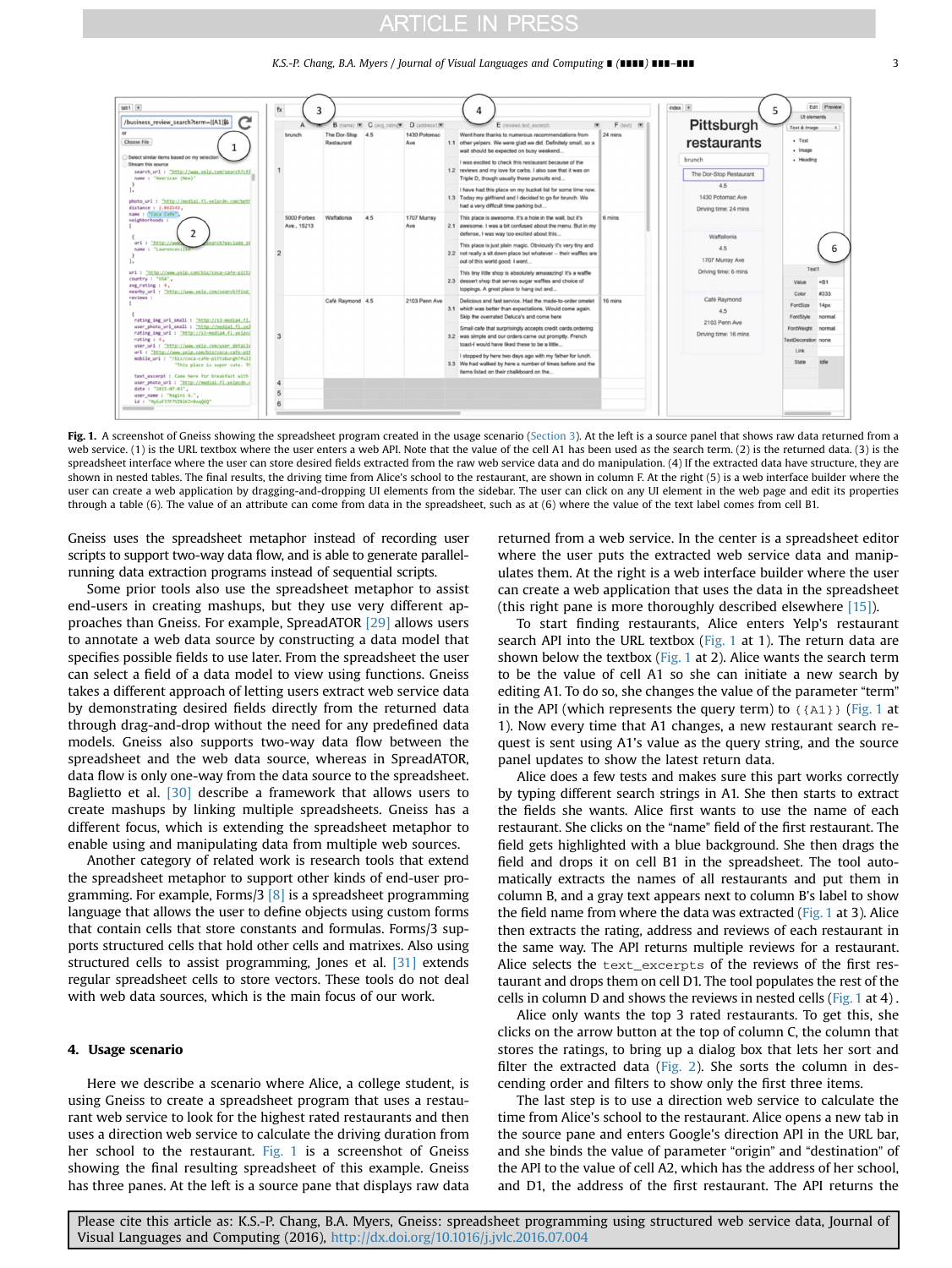#### <span id="page-3-0"></span>4 K.S.-P. Chang, B.A. Myers / Journal of Visual Languages and Computing ∎ (∎∎∎∎) ∎∎∎–∎∎∎



Fig. 2. Pressing the arrow icon at the top of each column brings up a dialog box that allows the user to apply sorting and filtering to that column. The rules can be constant or computed from other spreadsheet cells using spreadsheet functions. Data extracted from the same source (in neighboring columns) are sorted and filtered together and are highlighted with a purple background. The column from which the dialog box is opened is highlighted with a purple border. (For interpretation of the references to color in this figure legend, the reader is referred to the web version of this article.)

time, and she drags-and-drops it into cell F1, while F2 and F3 stay empty. To send two more direction requests using the other two restaurants' addresses as destinations to fill in F2 and F3, Alice selects F1 and moves the mouse to its bottom-right corner. The mouse becomes a "plus" sign for the familiar "auto-fill" command. She presses the mouse and drags down to F3 to fill in F2 and F3 with the time-to-destination of the two other restaurants.

Alice has now finished her data extraction program that uses Yelp's and Google's web services to find top-rated restaurants and the driving time from her school to the restaurants! She can easily look for another type of restaurant by changing A1, or instead view the time-to-destination from her house to the restaurant by changing A2. The spreadsheet will update to show the results based on the latest values in A1 and A2. While the direction requests can only be sent after the restaurant search request returns so all the addresses are filled in, among the direction requests there are no dependencies. Therefore, Gneiss sends the three direction requests in parallel to speed up the performance. Alice saves the spreadsheet she just created. The next time when she needs to do another restaurant query, she only has to load the spreadsheet back into the tool. She can further create a web page that shows the spreadsheet data (see [Fig. 1](#page-2-0) at 5). Gneiss' web interface builder lets her specify data bindings between a web page and the spreadsheet using simple spreadsheet languages [\[15\]](#page-9-0) ([Fig. 1](#page-2-0) at 6).

## 5. Key user interface features

In this section, we describe the key features in Gneiss designed to assist people in using web service data in a spreadsheet. Again, details about how Gneiss supports creating data-driven web applications using spreadsheet languages are described in a separate paper [\[15\].](#page-9-0)

### 5.1. Selecting and extracting desired data from web services

In Gneiss, raw data returned from web services are shown in a browser-like source pane at the left of the interface. The source pane supports multiple tabs which allow the user to load data from multiple web services. The user can select a desired field by directly clicking it. The selected field is highlighted using a blue background. She can extract it to the spreadsheet by draggingand-dropping the field to a spreadsheet cell. If the "Select similar items based on my selection" checkbox [\(Fig. 1](#page-2-0) at 1) is checked, the system will collect similar fields based on the selected field's path and put the values into a spreadsheet column. For example, in the usage scenario, to create a column where each cell in the column has a restaurant name, the user only needs to select one restaurant name and drag it to the top of a column. With the "select similar items" checkbox checked, the system fills in the rest of the column with the other restaurant names.

When the user drags some web service data to a column, the column becomes reserved to only show those data. Empty cells are grayed out to show that they are not available for manual edits (see [Fig. 1\)](#page-2-0). Since the web service data come in dynamically, we adopted this design to avoid the situation where the user's data gets accidentally erased if the new web service data is longer than the first demonstration. For example, in the scenario, the number of restaurants returned from the web service might be different each time based on different query terms. The user can select a column and choose to clear all contents to start over. Users are free to type anywhere in columns that just contain user-typed data, like column A.

To view the raw return data of any extracted cell, the user can right click on the cell and choose "view source". The corresponding tab in the source pane that shows this web service data will be brought to the front (or if the corresponding tab was closed by the user, the system will open a new tab and reload the data there). So for example, in the scenario, after Alice finishes extracting data from Google directions, she can right click on any restaurant cell and choose "view source". The tab that shows the raw restaurant search data returned from Yelp will be brought to the front. She could then do more edits or extract other fields.

#### 5.2. Streaming data from web services to spreadsheets

Our tool also allows the user to stream data from web services [\[13\].](#page-9-0) This feature could be useful when the web service returns real-time data, such as financial data, weather or traffic information. The user can check the "stream this source" checkbox in the source pane to let the system periodically fetch data from a web service (where the time is configurable in a dialog box), and extract a desired field to a spreadsheet column similarly using dragand-drop. The system then stacks the column with the latest value returned from the web service. The spreadsheet becomes highly dynamic as the streaming columns can grow and change over time and the spreadsheet functions (such as SUM and AVERAGE) can compute summaries of data in real-time. More details on Gneiss' user interface supporting streaming data are in a separate paper [\[13\].](#page-9-0) In the current paper, we present in the system architecture session Gneiss' backend architecture to interact with web services.

### 5.3. Working with hierarchical data

Many web services return hierarchical data. For example, every restaurant returned from Yelp has a "reviews" array that contains a list of reviews. A convention in spreadsheet usage, we observe is that data in the same row are often considered as belonging to the same item. Also, the "key" of the data is often put at the leftmost column of a table. We use these observations to design a new method to visualize hierarchical data in Gneiss (the method is described in detail in  $[14]$ ). In summary, this method uses the relative hierarchical relationship between a column and the column to its left to decide how to visualize the data. When the user drags a field to a spreadsheet column, the system first checks if the adjacent column to the left comes from the same hierarchy tree in the same document (see [Fig. 3](#page-4-0) for an example):

 If the data in its left column comes from an ancestor field, the system fills in the new column with nested spreadsheet cells to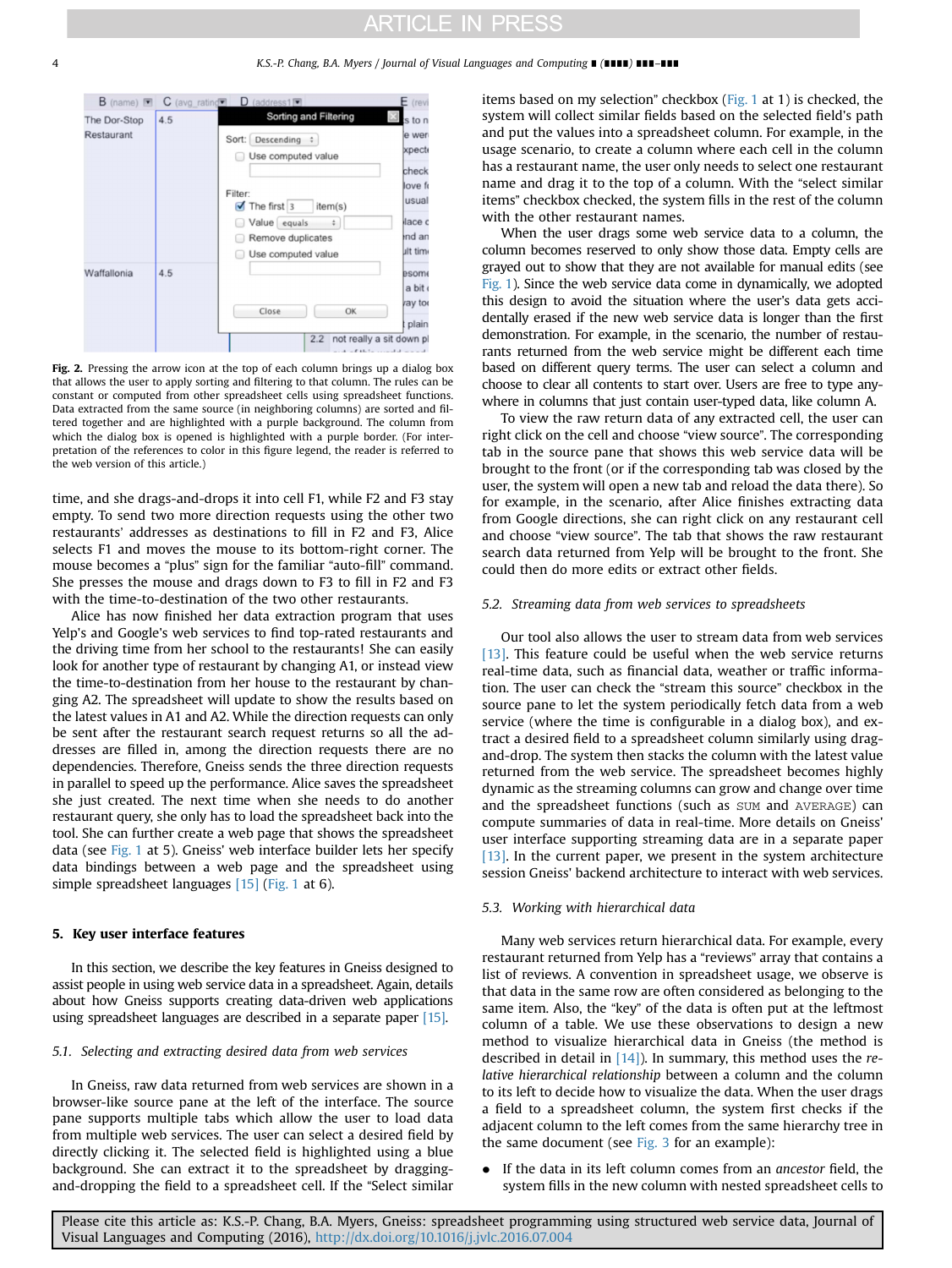#### K.S.-P. Chang, B.A. Myers / Journal of Visual Languages and Computing ∎ (∎∎∎∎) ∎∎∎–∎∎∎ 5

<span id="page-4-0"></span>

|                                                          |                                    |                        |                  |                                                              |                                                                                                                                                                                                                                                                                                               | 2                |                                     |                     |                                                                                                                                                                   | C (movies.title)                                                                         |  |
|----------------------------------------------------------|------------------------------------|------------------------|------------------|--------------------------------------------------------------|---------------------------------------------------------------------------------------------------------------------------------------------------------------------------------------------------------------------------------------------------------------------------------------------------------------|------------------|-------------------------------------|---------------------|-------------------------------------------------------------------------------------------------------------------------------------------------------------------|------------------------------------------------------------------------------------------|--|
| Star Wars:<br>Episode II -<br>Attack of the<br>Clones 3D | 1.1                                |                        |                  |                                                              |                                                                                                                                                                                                                                                                                                               | Anakin Skywalker | Hayden Christensen                  |                     |                                                                                                                                                                   | Star Wars: Episode II - Attack                                                           |  |
|                                                          |                                    |                        |                  |                                                              | $\overline{\mathbf{z}}$                                                                                                                                                                                                                                                                                       |                  |                                     |                     |                                                                                                                                                                   | of the Clones 3D                                                                         |  |
|                                                          | 1.2                                | Natalie Portman        | 1.2.1            | Padme Amidala                                                |                                                                                                                                                                                                                                                                                                               | Darth Vador      |                                     |                     |                                                                                                                                                                   | Star Wars: Episode II - Attack<br>of the Clones 3D                                       |  |
|                                                          | 1.3                                | Ewan McGregor          | 1.3.1            | Obi-Wan Kenobi                                               |                                                                                                                                                                                                                                                                                                               | Padme Amidala    | Natalie Portman                     |                     |                                                                                                                                                                   | Star Wars: Episode II - Attack<br>of the Clones 3D                                       |  |
|                                                          | 1.4                                | Samuel L. Jackson      | 1.4.1            | Mace Windu                                                   |                                                                                                                                                                                                                                                                                                               |                  |                                     |                     |                                                                                                                                                                   |                                                                                          |  |
|                                                          | 1.5                                | <b>Christopher Lee</b> |                  |                                                              |                                                                                                                                                                                                                                                                                                               | Obi-Wan Kenobi   | Ewan McGregor                       |                     |                                                                                                                                                                   | Star Wars: Episode II - Attack<br>of the Clones 3D<br>Otech Warrent Parlamenta II Attach |  |
|                                                          |                                    |                        |                  |                                                              |                                                                                                                                                                                                                                                                                                               |                  |                                     |                     |                                                                                                                                                                   |                                                                                          |  |
|                                                          |                                    |                        |                  |                                                              |                                                                                                                                                                                                                                                                                                               | 4                |                                     |                     |                                                                                                                                                                   |                                                                                          |  |
| movies.a                                                 | C (movies.title)<br>$\blacksquare$ |                        |                  |                                                              |                                                                                                                                                                                                                                                                                                               |                  |                                     |                     | C (movies.title)                                                                                                                                                  |                                                                                          |  |
| the same structure                                       |                                    |                        | Anakin Skywalker | 1.1                                                          | Hayden Christensen                                                                                                                                                                                                                                                                                            | 1.1              | Star Wars: Episode II - Attack of t |                     |                                                                                                                                                                   |                                                                                          |  |
| Darth Vade                                               | <b>Clear content</b>               |                        |                  |                                                              |                                                                                                                                                                                                                                                                                                               |                  | 1.2                                 | <b>Matt Lanter</b>  | 1.2                                                                                                                                                               | Star Wars: The Clone Wars                                                                |  |
|                                                          |                                    |                        |                  | tar Wars: Episode II - Attack                                |                                                                                                                                                                                                                                                                                                               |                  | 1.3                                 | Jake Lloyd          | 1.3                                                                                                                                                               | Star Wars: Episode I - The Phant                                                         |  |
|                                                          |                                    |                        |                  |                                                              |                                                                                                                                                                                                                                                                                                               | Darth Vader      | 2.1                                 | Hayden Christensen  | 2.1                                                                                                                                                               | Star Wars: Episode II - Attack of t                                                      |  |
| Padme Amidala<br>Obi-Wan Kenobi                          |                                    | <b>Ewan McGregor</b>   |                  | of the Clones 3D<br>Star Wars: Episode II - Attack           |                                                                                                                                                                                                                                                                                                               |                  | 2.2                                 | David Prowse        | 2.2                                                                                                                                                               | Star Wars: Episode IV - A New H                                                          |  |
|                                                          |                                    |                        |                  |                                                              |                                                                                                                                                                                                                                                                                                               |                  | 2.3                                 | <b>David Prowse</b> | 2.3                                                                                                                                                               | Star Wars: Episode V - The Empi                                                          |  |
|                                                          | <b>Anakin Sky</b>                  |                        | Natalie Portman  | Insert a new column that has<br>Group Column B-C by Column A | (movies.title $\mathsf B$ (movies.abridged_cast.narm) $C$ (movies.abridged_cast.character)<br>Hayden Christensen 1.1.1 Anakin Skywalker<br>1.1.2 Darth Vader<br>1.5.1 Count Dooku<br>1.5.2 Darth Tyranus<br>tar Wars: Episode II - Attack<br>the Clones 3D<br>the Clones 3D<br>Star Wars: Episode II - Attack |                  | $M = 1$                             |                     | Hayden Christensen<br>$O_{\text{meas}}$ and $I = I_{\text{meas}}$<br>$\pi$ p(movies.abridged_cast $\blacksquare$ h $B$ (movies.abridged_cast.nar $\blacksquare$ ) | movies.abridged_called (movies.abridged_cast.nar(1)                                      |  |

Fig. 3. Four screenshots of Gneiss showing Star Wars' data extracted from Rotten Tomatoes' movie search web service (movies 1–6 only). (1) The original returned data is a JSON document grouped by movie titles. Each movie has an actor array that has a list of actors, and each actors has a character array that stores a list of characters played by the actor in the movie. The user can regroup a JSON document by an arbitrary field by moving the field to the beginning of the table. For example, if the user wants to group the Star Wars data by actors, she (2) first moves the actor names to column A using drag-and-drop. The system reshapes the data into a flat table showing a character in the same row with the actor who played it and the movie the character was in. The user then (3) right-clicks column A and selects the "Group By" option to merge cells that have the same values in column A. (4) is the final result, showing a Star Wars character, all the actors who had played that character, and the name of the movie the actor was in.

put the descendants in the same row with their ancestor (such as Fig. 3 at 1).

- If the data in its left column comes from a descendent field, the system repeats the ancestor value in this column to again let the ancestor be in the same row with its descendent (such as Fig. 3 at 2).
- If the data in the left column comes from a sibling field, the system puts the siblings in the same row.
- If the adjacent column to the left is empty, does not exist or does not come from the same hierarchy tree in the same document, the system shows data in this column as a regular column with no nested spreadsheet cells.

This method enables users to dynamically create different views of a same hierarchical object by changing the order of the columns using drag-and-drop. The user can easily reshape and regroup a hierarchical object by any field to explore and analyze the data. For example, in Fig. 3, the user can first look at Star Wars data by movie titles (Fig. 3 at 1), and then regroup the data by character names to look at who had played the character and in which movie (Fig. 3 at [4](#page-8-0)).

Gneiss also extends spreadsheet language syntax to support using nested data in spreadsheet formulas. The row label for a nested cell is parentIndex.thisIndex. Referring to a nested cell is similar to referring to a regular cell using the cell's column name and row number. For example, to refer to the cell with value "Ewan McGregor" in Fig. 3 at 1, the user enters  $B1.3$ . Similarly, in [Fig. 1](#page-2-0) at 4, to refer to the third review of the second restaurant, the user would enter E2.3. To select a range of nested cells is also similar to how conventional spreadsheet works, using the syntax beginCell: endCell. For example, in [Fig. 1,](#page-2-0) E1.2: E2.3 returns five review text items from the first restaurant's second review to the second restaurant's third review. Entering a parent cell name will select all nested cells in it. For example, in [Fig. 1](#page-2-0) entering  $E1$ will return all reviews of the first restaurant. Values in the nested cells can be used in conventional spreadsheet functions just like regular cells. For example, in Fig.  $1 = \text{COUNTIF(E1.1: E1.3)}$ "mussel") counts the occurrences of "mussel" in the top three reviews of the first restaurant.

a hierarchical object. For example, in Fig.  $3$  at 4, the user can find out which character appears in the most movies by inserting a new column B next to column A, entering  $=$  COUNT (C1) in B1 to get the number of appearances of the first character, autofilling column B to get the values for all characters, and then sorting the entire data by column B to bring the character that appears in the most movies to the top. Finally, Gneiss also supports joining multiple hierarchical objects by common fields, resulting in a new view where the hierarchies are connected. The user interface and interaction techniques to do these operations are described in detail in [\[14\].](#page-9-0) In the current paper we present how we implemented these features to use hierarchical data in Gneiss below in [Section 6](#page-5-0).

## 5.4. "Auto-filling" cells with web service data

"Auto-fill" (also called "fill down") is a common feature in spreadsheet tools where the user selects one or multiple cells and drags them to fill in additional cells. In Gneiss, when the user selects and drags a cell whose value comes from a web API that uses values of other cells in the same row, as the user drags it down, the system will replace these cells in the web API with the corresponding cells in the new row. For example, in the scenario, cell F1's value comes from the direction API that uses the value of cell A2 and E1 as the value of the origin and destination parameter. When the user selects F1, the system recognizes that E1 is in the same row as F1. When the user drags down to rows 2 and 3, the system replaces E1's value in the web API with E2's and E3's values, sending the required API requests, and extracting data using the same path to fill in F2 and F3.

## 5.5. Dynamic sorting and filtering

The regular sorting and filtering in Microsoft Excel or Google Spreadsheets only sorts and filters the current data in a column and do not apply to future edits. For example, after sorting a column in alphabetical order, adding new values to the column does not reorder the cells. In contrast, in Gneiss, once sorting and filtering are applied to a column, they are executed every time when the data in the column change. This allows the user to apply selection rules to the dynamic web service data using sorting and filtering and

Gneiss also supports sorting, filtering and creating new fields in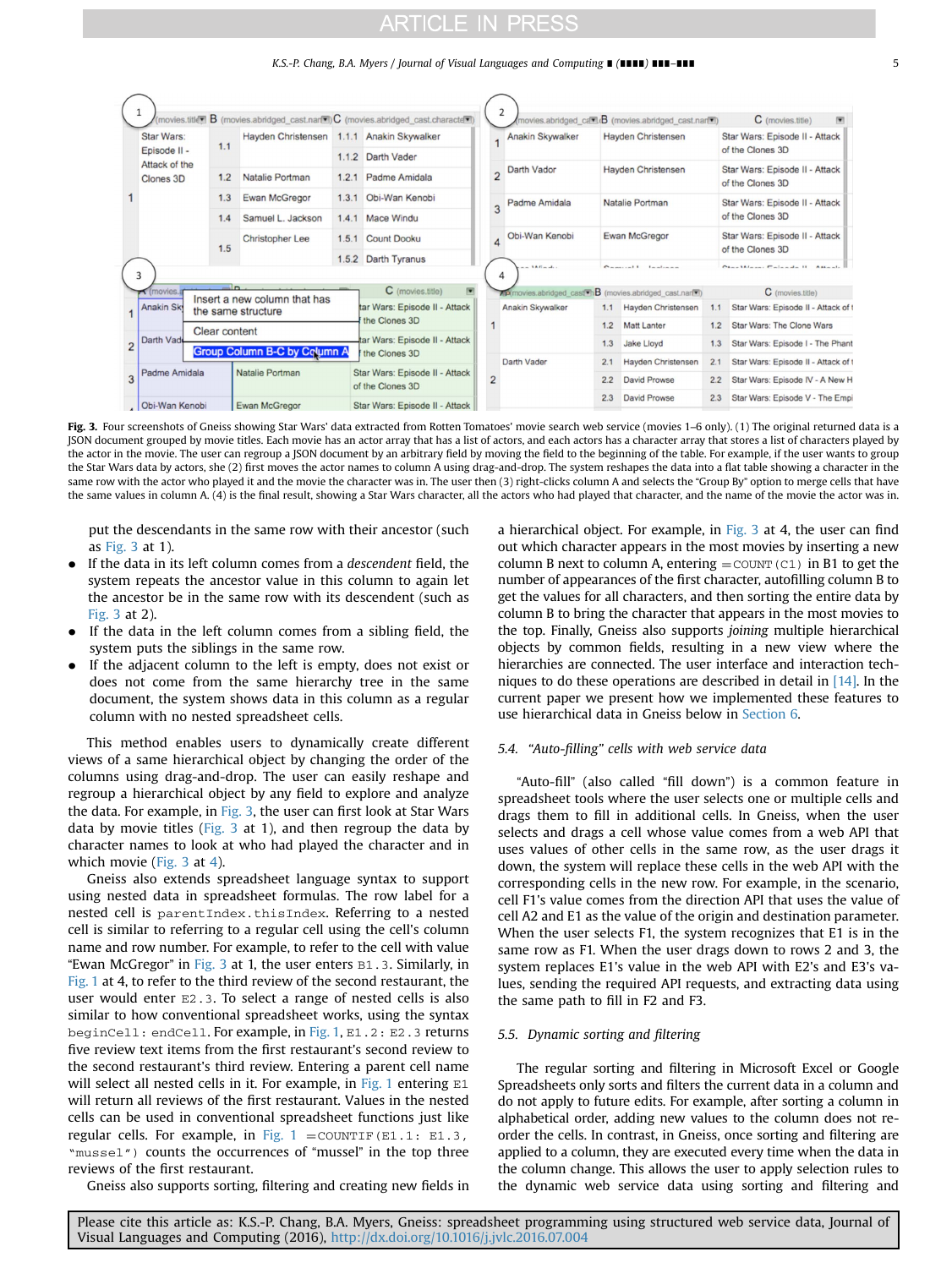<span id="page-5-0"></span>enhances the reusability of the resulted data extraction program. For example, in the scenario, Alice gets the top-rated restaurants by sorting the rating field in descending order and filtering to show the top three items. The sorting and filtering will execute every time when she makes a new query and a new list of restaurants comes in.

To apply sorting and filtering to a column, the user clicks on the arrow icon at the bottom-right corner of the column title (see [Fig. 2\)](#page-3-0). A dialog box will appear to let the user specify how they want the column to be sorted and filtered. Currently our system supports sorting ascending and descending, filtering by the number of items, by the cell's values or by the cell's fetched time (for streaming data), and removing duplicates. Our system also allows sorting and filtering rules to be decided dynamically using spreadsheet formulas. To set up dynamic rules, the user selects the "use computed value" checkbox in the dialog box and enters the formula in a text box. For example, entering the formula = IF( $DI$ ="Yes", "Descending", "Ascending") as the computed value for sorting will dynamically change how the data are sorted based on cell D1's value.

#### 5.6. Two-way data flow and parallel-running programs

As described in the usage scenario, the user can easily replace any part of the web API URL in the source panel with the value of a cell in the spreadsheet, using the syntax  $\{$  { $\text{cellName}}$ } [\(Fig. 1](#page-2-0) at 4). This allows data in the spreadsheet to be sent to a web service. As we showed in the scenario, this data can either be constant (like A1) or computed based on other cells (like E1). As described earlier, data from a web service can be extracted and stored in the spreadsheet through drag-and-drop. Together, these two features enable the data to flow two-ways between our tool and the web service. If a spreadsheet cell like B1 stores data coming from a web API that uses another spreadsheet cell A1's value, every time that A1's value changes, an API call will be made to update B1's value as well. This makes the data extraction program created in Gneiss easily reusable, as the user can make a new request to a web service and view the extracted data by simply editing spreadsheet cells, as demonstrated in the scenario.

While the user's demonstration and manipulation of cells is always performed sequentially, the spreadsheet metaphor allows our tool to construct a parallel-running program using the dependencies among the spreadsheet cells. Cells that do not have any dependencies on each other can be computed independently in parallel. This could make a big improvement on performance, especially when extracting a large amount of data. For example, if the user wants to collect data using 50 online shopping web services to compare prices, she can easily create a spreadsheet program that sends 50 web API requests in parallel, and get the data within seconds. This is in contrast to web scraping programs like Vegemite [\[28\],](#page-9-0) that not only can only execute sequentially in the same order as when the user demonstrated them, but must insert fairly long delays into the program (for example, 10 s in the example in  $[28]$ ) in hopes that this will be long enough to make sure the web pages have finished loading. Since our tool uses web services, we know when the call has completed, and no extra delays are required.

### 5.7. Error Handling and maintenance

A web service call could sometimes fail due to various reasons such as scheduled maintenance, change of protocols, a bad Internet connection, or even a bug in the user's specification of the URL. Gneiss is robust in handling this, as it will fill the error cells with a special "error" value and propagate this value to all dependent cells when it receives a HTTP error when accessing the web service. The user can easily see the errors in the spreadsheet and trace back to the origin using conventional spreadsheet mechanisms. Our system's ability to execute programs in parallel also allows other parts of the program that do not depend on the error cells to run as usual. Debugging is also easier in our tool because the user can see all the values in the spreadsheet and see them changing at run time, unlike in other programming languages, such as Yahoo Pipes, where data are typically hidden unless the user looks for them.

The user can save the spreadsheet program and load it back up when she wants to perform similar queries. Our system also provides an option to keep updating the spreadsheet data at the server even when the user closes the spreadsheet in the frontend. This could be useful when the user wants to stream data over time. Reusing a spreadsheet program is easy since the user can edit a spreadsheet into another one and reuse appropriate parts. For example, in our scenario, if Yelp stops supporting its web service after the spreadsheet program is created, the user could use another web service to search for restaurants (such as Google Places) and replace the restaurant columns in the same spreadsheet with appropriate fields from the new data source, without having to modify the location part.

#### 6. System architecture

Gneiss is implemented as a web application using HTML, CSS and JavaScript.

## 6.1. A client-server architecture

Gneiss uses a client-server architecture with a client side that is the spreadsheet tool with which the user interacts through the web browser, and a backend server that handles all of the web API calls and stores the retrieved data. We use Node.js as the server and MongoDB as the database. The server is mainly designed to help use streaming data, as the size of the data could get very large over time. Having a server enables our system to store more data without slowing down the user's machine, and even to keep streaming new data in the background when the client spreadsheet is closed. For example, the user can create a spreadsheet in the morning that retrieves stock market prices from a finance web service, set the system to fetch data every 30 min, and save and close the spreadsheet. In the evening when the user reopens the spreadsheet, she can see how the stock price changes over the entire day. When the user sets up sorting and filtering rules for streaming data using the data's fetch time (such as to show only today's data), the server will sort and filter the data first to only send the necessary data to the client. While we have not implemented the server-side sorting and filtering for non-streaming data (as the sizes of data returned by most of the non-streaming commercial web services we have seen are very small), it is completely doable. Our architecture could be extended easily for users who have such needs.

## 6.2. The use of constraints

On the client side, we use ConstraintJS  $[2]$  to maintain the dependencies among the spreadsheet cells and handle the communication with the server. The client mainly uses three types of constraints:

Web API constraints: We use two sets of constraints to connect the web queries and the data retrieved. The first keeps the server-side information consistent with what the user has specified. It sends a web API string (such as the one in the URL bar in [Fig. 1](#page-2-0) at 1) along with information about the use of that API (such as the sorting and filtering rules or the streaming frequency set by the user) to Gneiss' backend server to send and retrieve data to the actual web service. Another set of constraints tie the data returned from the server (when waiting for the server's response, the constraint's value is set to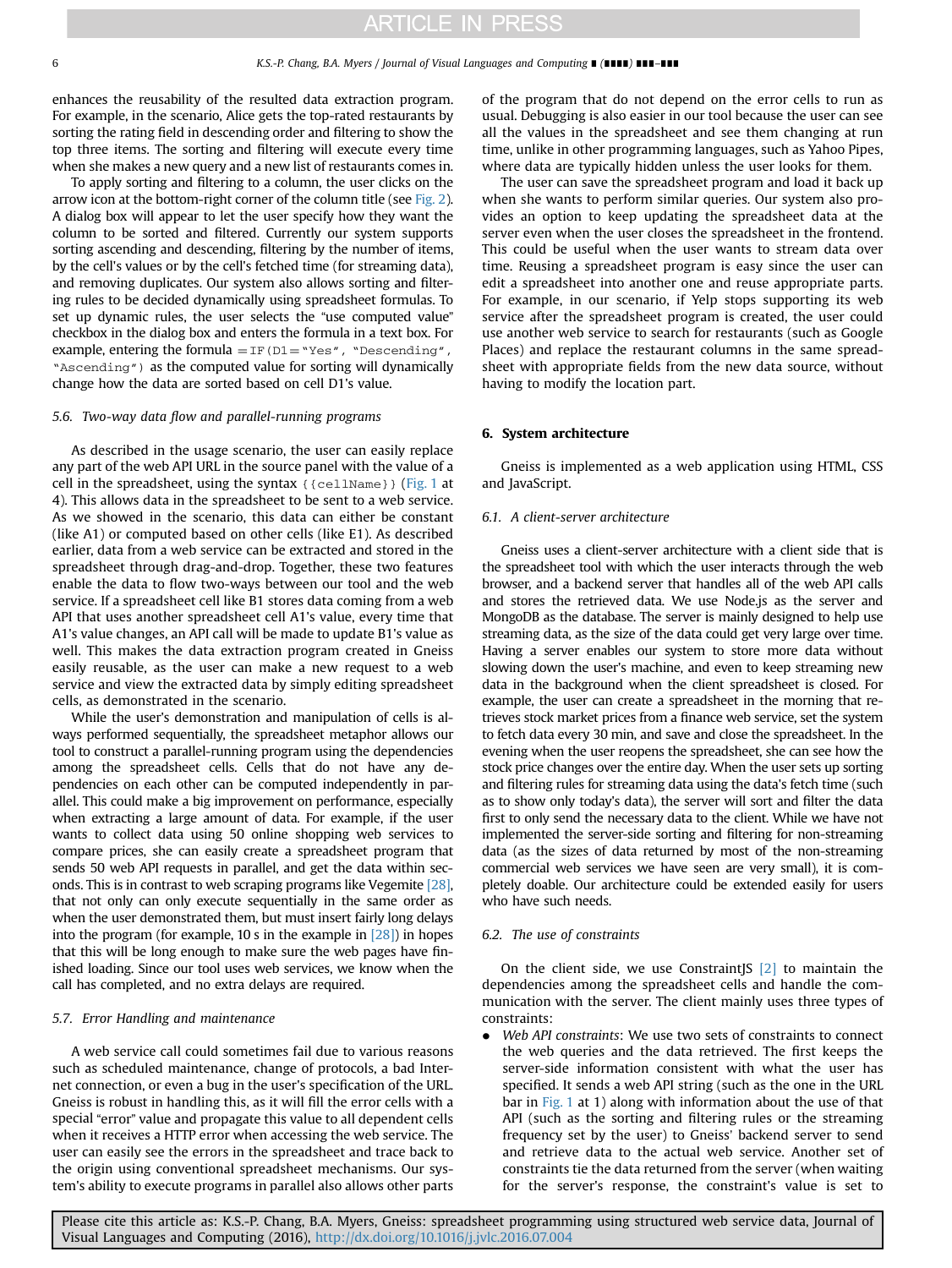"Loading…") with the data displayed in the spreadsheet. The constraint solver automatically reevaluates these constraints (which will therefore send a new request to Gneiss' server) when the API string or any usage information changes its value (for example, if the web query uses the value of a spreadsheet cell and that cell changes).

- Spreadsheet cell constraints: Every spreadsheet cell is implemented using a constraint object that returns the cell's value. A cell constraint can be a constant value or a computed value that depends on other constraints. For a cell that holds web service data extracted from the source pane, its constraint is set to a function getWebServiceData(apiURL, path). This function uses the spreadsheet cell's column, apiURL and path to tie the cell with a constraint that returns an internal JSON object representing a hierarchical table, and extracts the data for that cell to renders the corresponding display (see details in the next section).
- GUI element constraints: As briefly mentioned earlier, Gneiss has a web interface builder that lets the user create web pages where elements in the web page can use spreadsheet data as its attribute value (see [Fig. 1](#page-2-0) at 6). Each attribute of a web interface element created in Gneiss (such as the color of a text label or the value of a textbox) is a GUI element constraint object. Similar to spreadsheet cell constraints, GUI element constraints can return constant values or computed values depending on other constraints.

### 6.3. Internal JSON data models

In Gneiss, every hierarchical table is stored internally as a JSON object. A hierarchical table is a set of adjacent spreadsheet columns that come from the same document and belong to the same hierarchical tree in the original document returned from web services. For example, in [Fig. 1,](#page-2-0) column B–E form a hierarchical table as the data in these columns are from the same document returned from the same web service. Internally, there is a system function that maintains the "profiles" of all hierarchical tables in the spreadsheet. The profile of a hierarchical table includes the columns that form this table, and for each of the columns, the column path to its data in the original document (for example, for column B in [Fig. 1,](#page-2-0) its column path is  $\frac{1}{2}$  ["name"] as it stores all restaurant names), and any sorting, filtering and grouping rules the user has set on this column. This function will check every time when the user drags a column to a different location or sets a new sorting, filtering and grouping rule, to see if any part of the hierarchical table's profile needs to be updated or if a new hierarchical table is created. If so, the function will trigger the reconstruction of that table's JSON object, using the following rules:

• It first creates an empty JSON object with one array field whose name is the name of the leftmost column. The system collects all values of this column from the original document using the column path, and creates the same number of items to put in the array. Each array item has two fields: a "value" field that stores the value, and a "cell\_path" field that stores the path to this value. The system also stores the name of this column in a temporary variable called "root\_array".

For example, in [Fig. 1,](#page-2-0) column B is the start of a hierarchical table. The system creates a JSON object like this:

```
{"B": [{"value": "The Dor-Stop Restaurant",
        "cell_path": "$[0]['name']"},
      {"value"; "Waffolonia",
        "cell path": "[1]['name']"},
    …
 ]}
```
root\_array is now "B".

- Then for the rest of the columns, the system compares a column's path to its immediate left column's path.
- 1. If this column's path is at the same array level as the immediate left column's path, the system creates a new object whose name is the name of this column inside each item in root array. The new object also has a value and a cell\_path field. The system uses the cell\_path field in the root\_array to construct the cell\_path for the new object and get the new value.

Continuing the previous example, in [Fig. 1](#page-2-0), column C's column path  $(\xi[^*]$  ["rating"]) is in the same array level as column B's column path  $(\frac{1}{2}[*)$  ["name"]). The JSON object after processing column C becomes:

```
{"B": [{"value": "The Dor-Stop…"
       "cell_path": "$[0]['name']"
       "C": {"value": 4.5,
             "cell_path": "$[0]['rating']"
            }
       },
     …
]}
```
cell\_path in the first item in root\_array (B) starts at array index 0. So the cell\_path for the new object C in the first item also starts at array index 0.

2. If this column's path is at a deeper array level than the immediate left column's path, the system creates a new array whose name is the name of this column inside each item in root\_array. Each item in the new array also has a value and a cell\_path field. Again, the system uses the cell\_path field in items in the root\_array item to construct the cell\_path for each item in the new array. After the system updates the JSON object, root\_array become the current column.

Continuing the previous example, in [Fig. 1,](#page-2-0) column E's column path (\$[\*]["reviews"][\*] ["text\_expert"]) is in a deeper array level as column D's column path (\$[\*]["address"]). cell\_path in the first item in root\_array (B) starts at array index 0. Therefore, the array D in the first item in B has the path \$[0]["reviews"] [\*]["text\_expert"]. The JSON object after processing column E becomes:

```
{"B": [{"value": "The Dor-Stop…"
       "cell_path": "$[0]['name']"
       "C": {"value": 4.5,
             "cell_path": "$[0]['rating']"
            },
       "D": {"value": "1430 Potomac Ave",
             "cell_path": "$[0]['address']"
            },
       "E": [{"value":"Went here thanks…",
              "cell_path": "$[0]['reviews']
[0]['text_expert']"},
             {"value": "I was excited to…",
              "cell_path": "$[0]['reviews']
[1]['text_expert']"},
              …
            \mathbf{I}},
   …
]}
```
root\_array is now "D".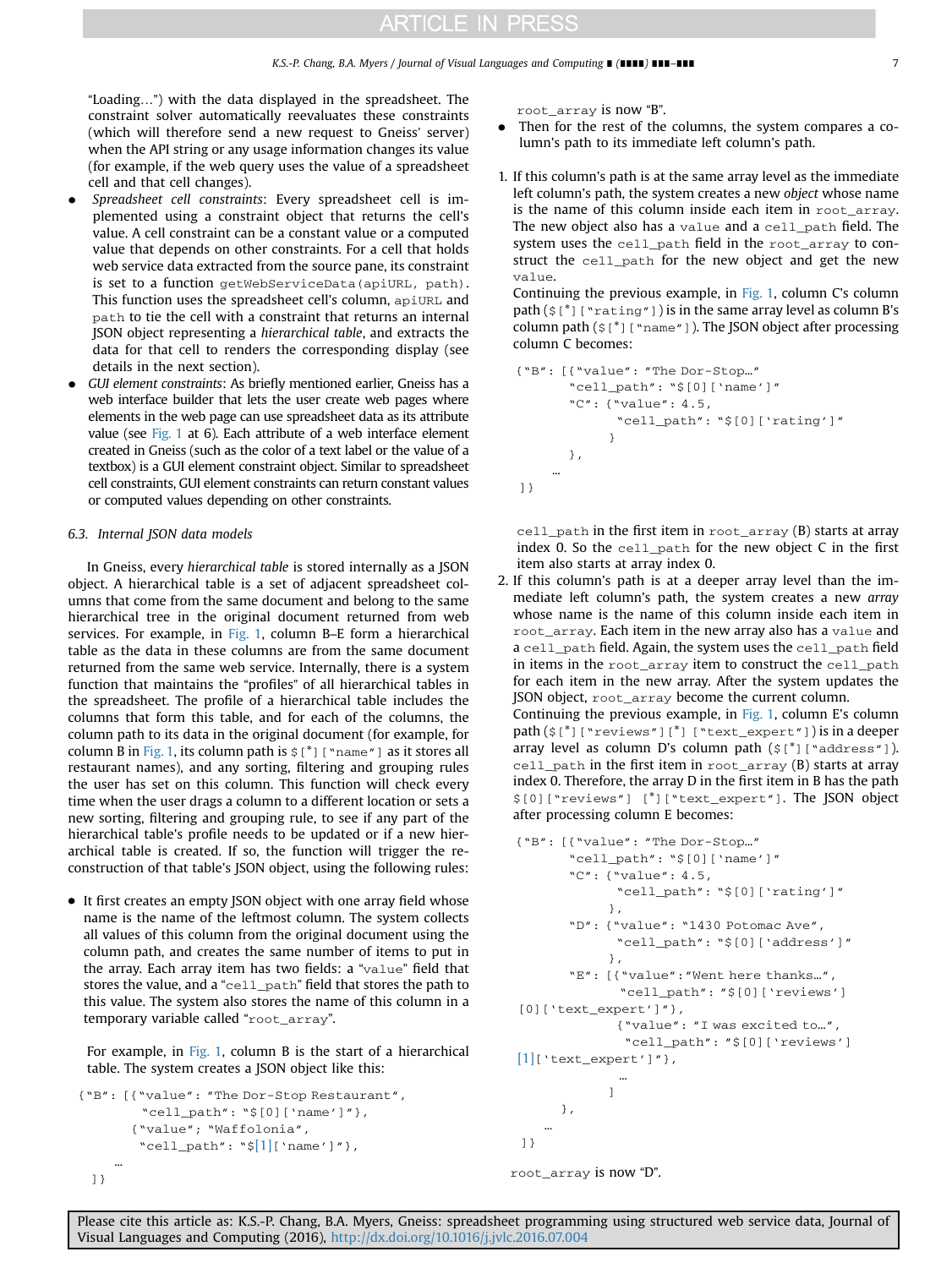#### <span id="page-7-0"></span>8 K.S.-P. Chang, B.A. Myers / Journal of Visual Languages and Computing ∎ (∎∎∎∎) ∎∎∎–∎∎∎

3. Finally, if this column's path is at an upper array level than its immediate left column's path, the system creates a new object whose name is the name of this column inside each item in root\_array. Similarly, each new item has a value and a cell\_path field. Again, the system uses the cell\_path field in items in the root\_array to construct the cell\_path for each item in the new object and get the new value.

Continuing the previous example, in [Fig. 1,](#page-2-0) suppose the user drags the country field of the restaurants to column F. Column F's path now becomes  $\frac{1}{2}$ ["country"], which is in the upper level array of column E ( $\frac{s}{r}$ ]["reviews"][<sup>\*</sup>] ["text\_expert"]). So the system creates an object name "F" in each item in array E. For the first item in array E in the first item in array B, its cell\_path starts at index  $0$  ( $\S$ [0]['reviews'][0]['text\_expert']"}). Therefore, the cell\_ pathin the new object F in the first item in array E in the first item in array B becomes \$[0]["country"]. Now when we look at the second item in array E in the first item in array B, its cell\_path also starts at index 0 (\$[0]['re-views'][\[1\]](#page-9-0) ['text\_expert']"}). So the cell\_path new object F in the second item in array E in the first item in array B is still  $\zeta[0]$ ["country"], creating a duplicate value. The JSON object after processing column F becomes:

```
{"B":[{"value": "The Dor-Stop…"
       "cell_path": "$[0]['name']"
       "C":{"value": 4.5,
            "cell_path": "$[0]['rating']"
            },
       "D":{"value": "1430 Potomac Ave",
            "cell_path": "$[0]['address']"
            },
       "E":[{"value":"Went here thanks…",
            "cell_path":"$[0]['reviews']
[0]['text_expert']",
            "F":{"value":"USA"
            "cell_path":"$[0]
['country']"}
              },
              …
           ]
      },
     …
]}
```
Once the system finishes building this JSON object, sorting, filtering and grouping the object become straightforward. Sorting and filtering a column affect only the current array level. For example, sorting by column E (review text) will only change the item order in array E using the value field in each item. It does not affect the item order in array B. Sorting by column C (ratings), however, will change the item order of array B, as object C is directly in array B. If a column is selected for grouping, its next (right) column will be become an array (if not one already) to store the merged values. Every time an internal JSON object changes, all spreadsheet cells linked to this object will refresh and show the latest visualization.

The implementation of the internal JSON data model enables users to easily restructure a JSON document by drag-and-dropping columns. Different from prior work that handles hierarchical data in spreadsheets by flattening them into relational tables (e.g., [\[32\]](#page-9-0)), our tool operates directly on hierarchical objects. This enables users to further manipulate the data using custom structures, such as to perform hierarchical sorting and filtering as we just discussed. It allows Gneiss to easily support hierarchical visualizations such as treemaps  $[33]$  in the right pane.

# 7. Limitations

Gneiss has a number of limitations. First, it currently supports only RESTful web services that return JSON data. It does not support web services which use other protocols, such as SOAP, or which return other kinds of data formats, such as XML or CSV. However, we believe that all the key features of our tool should still be able to be applied to these kinds of web services with minor changes in the source panel to accommodate the differences. Second, many search APIs limit the number of return values in a single return document, usually controlled by a parameter in the API. To access additional results, the user needs to ask for the "next page" of this query, usually controlled by another parameter. Our tool currently does not have a way to automatically ask for the next set of results, so the user would need to change the parameters manually. Finally, in Gneiss we do not focus on helping users understand how to use a web API. This potentially limits our target users to people who already have some basic knowledge about web APIs, such as being able to understand the JSON format and the API documentation in order to know what the parameters are. Our prior work, Spinel  $[34]$ , provides an architecture that enables new web services to be added to an application as plugins. Spinel includes an end-user tool that lets people create a plugin following the instructions of the application developer without writing any code. In the future, we can leverage this idea to provide a few popular web APIs as built-ins that can be configured using graphical widgets (such as in  $[17]$ ) and use Spinel to allow end-users to create plugins that would display such widgets for a new web API to be used in Gneiss.

# 8. User evaluation

We conducted a lab study that focused on evaluating how Gneiss enabled users to work with hierarchical data. In the study, participants did not directly interact with web services. Instead, they used two local JSON documents that were retrieved from a real web database by the experimenter before the study. Participants had to extract fields to the spreadsheet and manipulate the data using Gneiss' new spreadsheet language syntax and interaction techniques (e.g., sorting, filtering and grouping) to complete the study tasks. The study is described in detail in  $[14]$ . Here we quickly summarize the study and its findings.

The study was a between-subject study that had three groups: one group used Gneiss, another group used Microsoft Excel, and the third group wrote JavaScript or Python in a text code editor. Each group had 6 percipients. Participants using Gneiss and Excel were intermediate to advanced spreadsheet users who were not professional programmers and had almost no experience working with JSON data. Participants writing code were all professional programmers familiar with JSON. We designed five data exploration tasks for all participants to finish. The two JSON documents we used were the CHI'15 conference data about papers and sections. We converted the JSON files to CSV files for the Excel group to do the task in Excel.

Overall, participants using Gneiss finished the tasks significantly faster than both participants using Excel and writing conventional code [\[14\].](#page-9-0) We found that the Gneiss participants were able to learn and use the nested cell visualizations, the new spreadsheet language syntax and interaction techniques to manipulate the data after a 20 min tutorial. Compared to Excel, Gneiss' hierarchical nested cells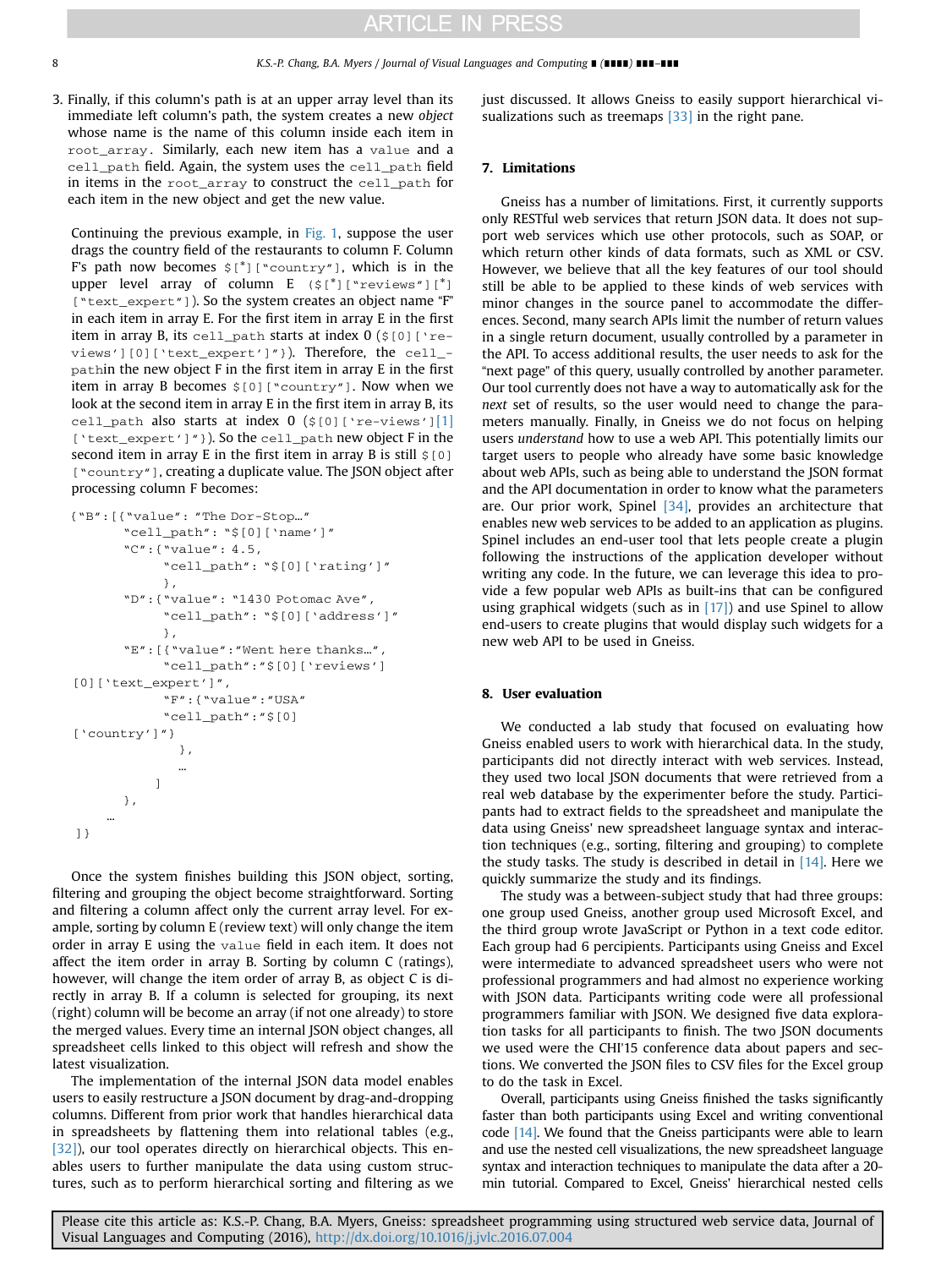<span id="page-8-0"></span>avoided having many repetitive values in the data required in Excel to flattening the structure, making the data in Gneiss cleaner and thus easier to work with. Gneiss also let participants calculate summaries of data using familiar spreadsheet formulas instead of requiring advanced features like pivot tables as in Excel. Compared to writing conventional code in a text code editor, Gneiss provided a visual environment that let participants see the actual data while modifying it, which helped them notice errors in their manipulations sooner. More details of the study are in [\[14\]](#page-9-0).

### 9. Demonstrative examples

We now use a series of examples to demonstrate our tool's ability to create spreadsheet programs that use web services in a variety of ways.

## 9.1. City trip planner with a map

A common activity when a person plans to visit a new city is to search for all attractions in the city, pick the ones he is interested in, and plot them on a map. We will create a mashup that does this using a search interface that has a check box next to each return item for the user to select what he wants, and a map showing only the checked items. While many prior end-user mashup tools let people search for locations and plot them on a map using some built-in web services, none of the tools to our knowledge allows people to create such a flexible application that handles user selections and only shows the selected items on the map, without requiring the user to change the program every time when making a new query. We will show that a user, with some knowledge of regular spreadsheet formulas, can create such a data extraction program using Gneiss.

The user starts by using Google's Place Search API to get a list of attractions. She changes the value of the query parameter in the API to  $\{A1\}$  to bind it to cell A1. From the return data, she drags the name, latitude and longitude field to columns B to D. She decides to

make column E the "input column" – if she likes a place and wants to plot it on the map, she enters a shorthand label for the place in that place's row in column F. Otherwise she leaves the cell blank. She enters  $=$ IF(ISBLANK(E1), "", C1)in cell F1. This formula sets F1 to be the latitude of the first place if E1 is not blank. Otherwise F1 is empty. The user then autofills column F using F1 to get the latitudes of all marked places. She uses the similar method to get the longitudes of all marked places in column G.

The user then creates a map visualization in the right pane by dragging it from the sidebar. She clicks on the map visualization and edits its properties from the property table in the lower right corner. She sets the "latitudes" property to be  $=F:F$ , and the "longitudes" property to be  $=G:G$ . The resulting program is shown in Fig. 4 at the top.

The created spreadsheet program is highly reusable. The user can search for another type of place by editing cell A1, or interactively add or remove a place from the map by entering or deleting contents in its corresponding cell in column E. None of these requires the user to change any programming logic in the spreadsheet. The user could easily share this city trip planner spreadsheet with her friends, with a little explanation about what the columns are and how to use them.

# 9.2. Real-time market price report

Gneiss' ability to periodically stream data from web services allows the user to create dynamic spreadsheet contents that change in real-time. For example, the user can create a spreadsheet that extracts data from a stock market price service, such as Yahoo Finance, and configures the system to fetch new data every 15 min. The spreadsheet then updates every 15 min and stores all historical data. The user can further sort and filter the data using temporal information, such as to view data in a certain time period. The user can also easily perform real-time data analysis, such as to use a line chart to see how the price changes (Fig. 4 at the bottom).



Fig. 4. Two example spreadsheets created with Gneiss. The top spreadsheet searches a place database based on the value in cell A1 and interactively plots places on a map based on the values in column E. The bottom spreadsheet streams Yahoo's stock prices periodically in column B and visualizes how the price changes over time using a line chart.